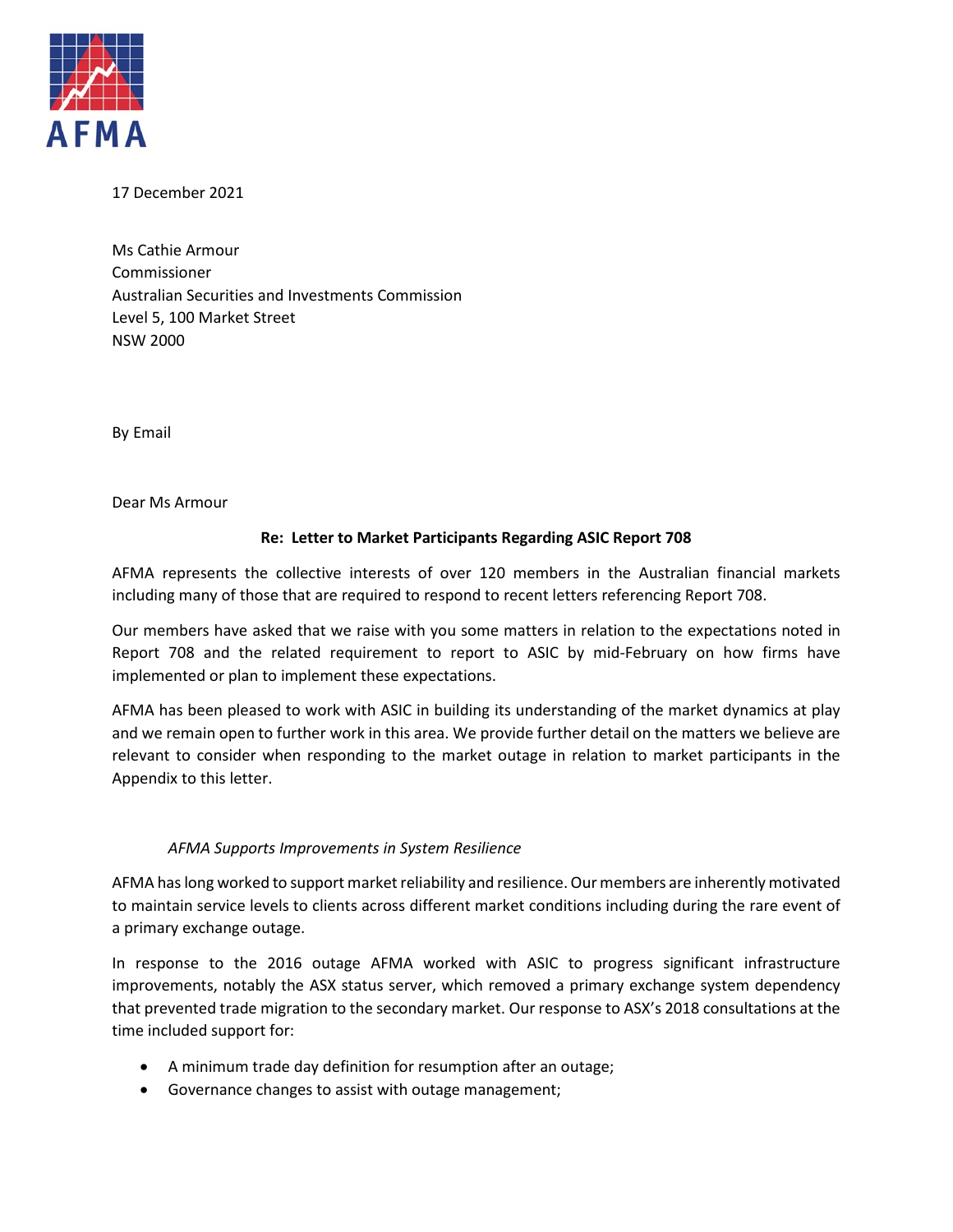• Improved protocols for session state changes (away from 'Enquire') to assist with transition to other markets.

We note that some of the above are again proposed to address the more recent outage. We continue to support these measures.

AFMA is aligned with ASIC's overall goal of well-functioning markets and continues to support efforts to improve market resilience and the removal of barriers to investors trading during primary market outages, and efforts at reducing the frequency of outages where this can be done without excessive costs or impacts to features and the agility of the sector.

While we support seeing trading largely continue in the event of a primary market outage we recognise that there are substantial challenges. The nature of some of these challenges may mean that the ideal outcome ASIC seeks may not be achievable to the degree sought without changes that would be at odds with the free nature of the markets and the business environment.

Taken together the operational challenges, technical complexity and commercial realities mean that there are no simple solutions to achieving a seamless switch between markets in the event of an outage. While the industry is supportive of continuing to remove barriers to market competition during primary market outages given the substantial differences in markets, the infrequency of outage events, the cost, complexity and in practice impossibility of seamless transition mean in our view ASIC would be better placed to take a more accommodative rather than punitive regulatory stance and work with the industry to identify opportunities to efficiently create the conditions where more trading is likely to continue during a primary market outage.

# *Timing, prioritisation and transition period*

The technology stacks used in market participant firms are substantial and any comprehensive review requires the evaluation of potentially many hundreds of components for linkages and dependencies. This takes time and must use the same limited resources that are typically already deployed for other purposes.

Work associated with assessing market participant systems is complex and there are limited resources with the requisite knowledge to undertake these activities in the short term.

Redeveloping technology to meet revised regulatory requirements in a safe and well-managed way also takes time and uses the same limited internal resource pool with knowledge of each particular firms' technology stack.

ASIC has asked that firms report back in two months over the holiday period with the results of a complex audit of existing system dependencies compared to newly released expectations and produce a plan to address any shortfalls. We respectfully submit that this is an insufficient response period for such a complex and extensive undertaking.

*As such, the industry requests more time to undertake the dependency assessments.*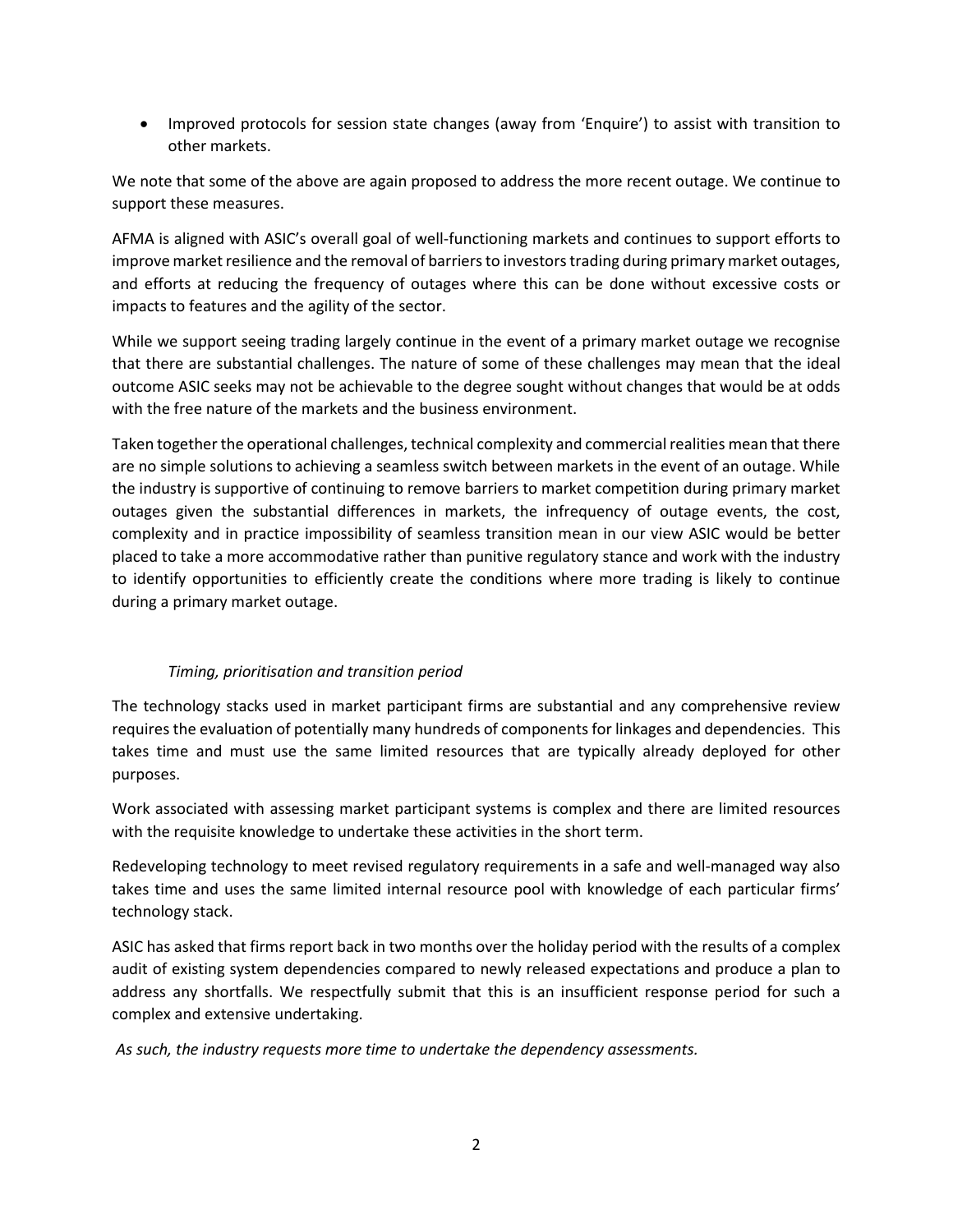#### *Industry-wide scheduling*

The industry has a clear number one priority at present being the CHESS replacement project. This is a large technically challenging project on a system used every trading day that is at a critical stage. It is due to complete in 2023.

Chi-X has also announced that it is replacing its trading system infrastructure following its purchase by CBOE. While the industry very much welcomes the Chi-X initiative as a significant improvement for the Australian financial markets, it is expected to place a large load on resources well into 2023/24.

Aside from being a major project in itself for the industry, the Chi-X project promises very substantial improvements in the technical and commercial abilities of Chi-X to attract order flow during outages. Specifically, it is expected to bring additional functionality capacity including intraday and closing auctions and Good-Till-Cancel (GTC) order types which could help with liquidity attraction during primary market outages. The industry would welcome such improvements in the commercial attractiveness of primary market outage trading conditions.

While technical details of the new system are yet to be released, it may well be the case that the replacement of the trading system at Chi-X creates technical changes that require algorithms that have been reengineered to fail over to Chi-X's current trading system to be reengineered again to fit with the new system.

For most firms their budgeting and planning for 2022 is already closed and the process for adding resource and spend at this late stage, especially for global banks, will be very challenging.

ASIC appears to be suggesting that work should begin soon to address any shortfalls with its newly released expectations. If systemic resource constraints were to lead to under resourcing of such work, or the work associated with the CHESS and Chi-X projects this could readily increase risks to market integrity.

*In light of the CHESS replacement project and Chi-X trading system replacement, and in order to minimise the risks and costs to market participants, investors and market operators, we request that ASIC reconsider this timing for Rep 708 related development work by participants.* 

# *Clarity of REP 708 expectations and interaction with regulatory requirements*

Industry feedback is that the expectations in Report 708 require further elaboration particularly in relation to their interaction with existing legislated and regulatory requirements.

As ASIC has foreshadowed in the report, market participants remain concerned about the integration of their various legislated and regulatory obligations to act in their clients' best interests, notably including the Best Execution obligation.

Market participants are concerned there may be some potential incompatibility between some existing regulatory requirements. For example, the MIR Best Execution obligation requires participants to "take reasonable steps to obtain the best outcome for that client". Even in normal market conditions this will often mean not executing an order on the day but waiting until liquidity conditions are suitable to get the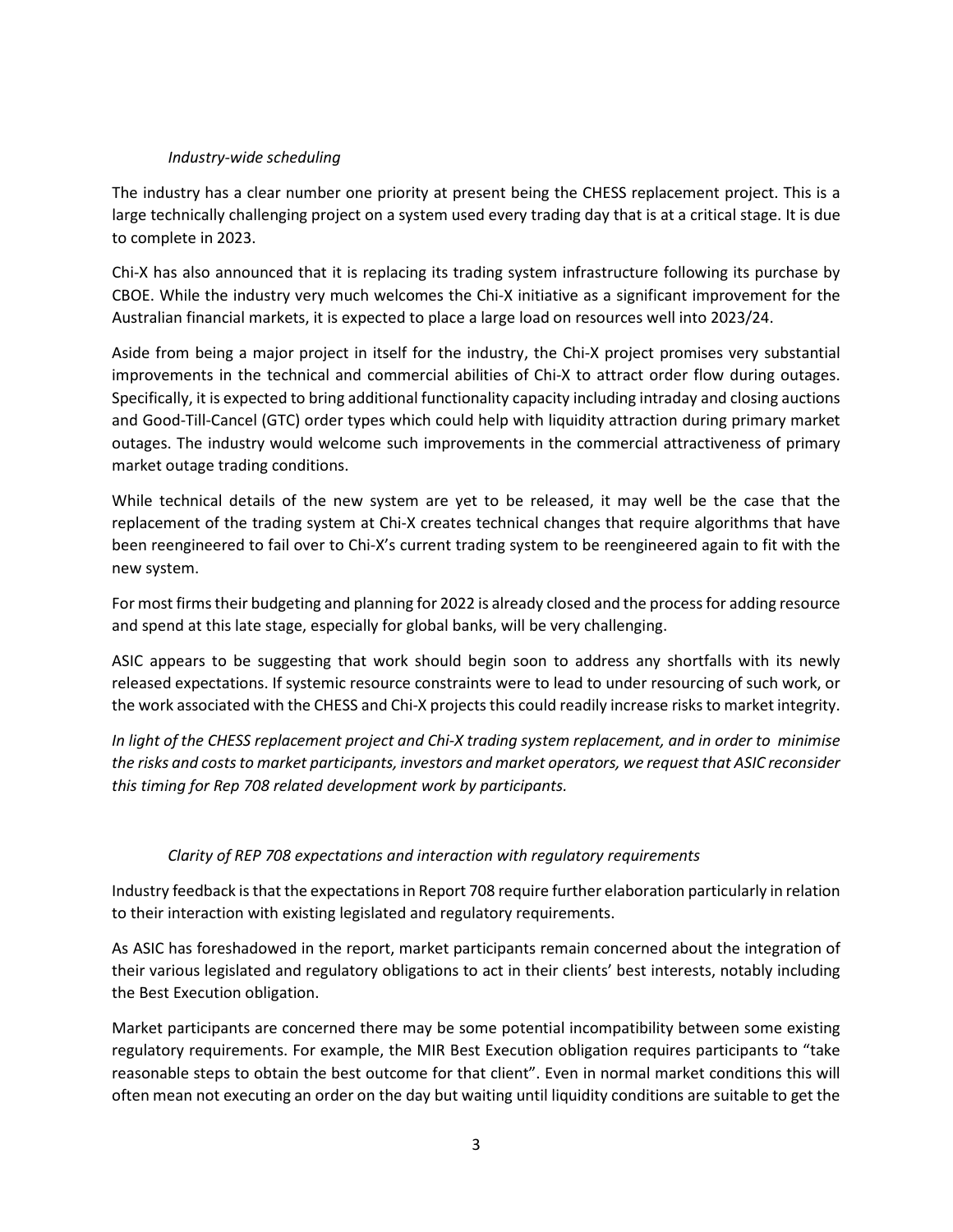best outcome. Market participants are ever conscious that an instruction to buy or sell is not an instruction to do so whatever the price impact or implementation shortfall. Such an approach could readily damage market integrity.

In Table 1 in Report 708 ASIC lists the bid offer spreads on Chi-X on the day of the outage. These spreads from 10.50 a.m. were very wide at up to over 6.3% (meaning to enter and exit a position would put participants at a starting loss of this percentage). It is difficult to see how client interests could be protected and demonstrated in crossing these spreads with client orders.

These are high risk and potentially loss-making markets. For instance, algorithmic orders would have to be highly refined to navigate such spreads safely. The safety mechanism of many algorithms may include sitting out of markets with such wide spreads. Certain standard algorithm types (e.g. percentage participation) could readily be vulnerable to participating in pricing that would be well out of market if the primary market were operating, yet the requirements of Report 708 include:

We expect new orders received during a market outage to be submitted to an alternative trading venue…

[and]

We expect participants to have the operational ability to continue to offer their usual suite of trading services to clients during a market outage

We are concerned that mandating participation of all usual algorithms or requiring that algorithms switch across to participate in such markets may not be in the interests of supporting fair and orderly markets. Algorithms may require reasonable levels of liquidity to function in an orderly way and deliver best execution.

Participants are concerned that the seemingly contradictory nature of some of the expectations with the strict and enforceable requirements of Best Execution and other regulatory and contractually enforceable requirements on brokers have not been fully resolved at this time.

This work should be fully refined before implementing the expectations set out by ASIC in Report 708.

We also note that ASIC's work in resilience is currently on foot in its MIRs for CP 314. While we understand this work is progressing, ideally it should be released before planning and work begins on responding to ASIC's expectations around market outages, to allow participants to ensure their work conforms to the MIRs.

Similarly, the revisions to the market operator incident management procedures should be released before market participants begin work on integrating these procedures into their business continuity plans.

# *Regulatory foundations*

AFMA seeks to understand better the regulatory foundations for the expectations. The Report references the high level "efficiently, honestly and fairly" obligation, the need to comply with the Market Integrity Rules (MIRs), and that ASIC considers "that the expectations we have set out in this report are consistent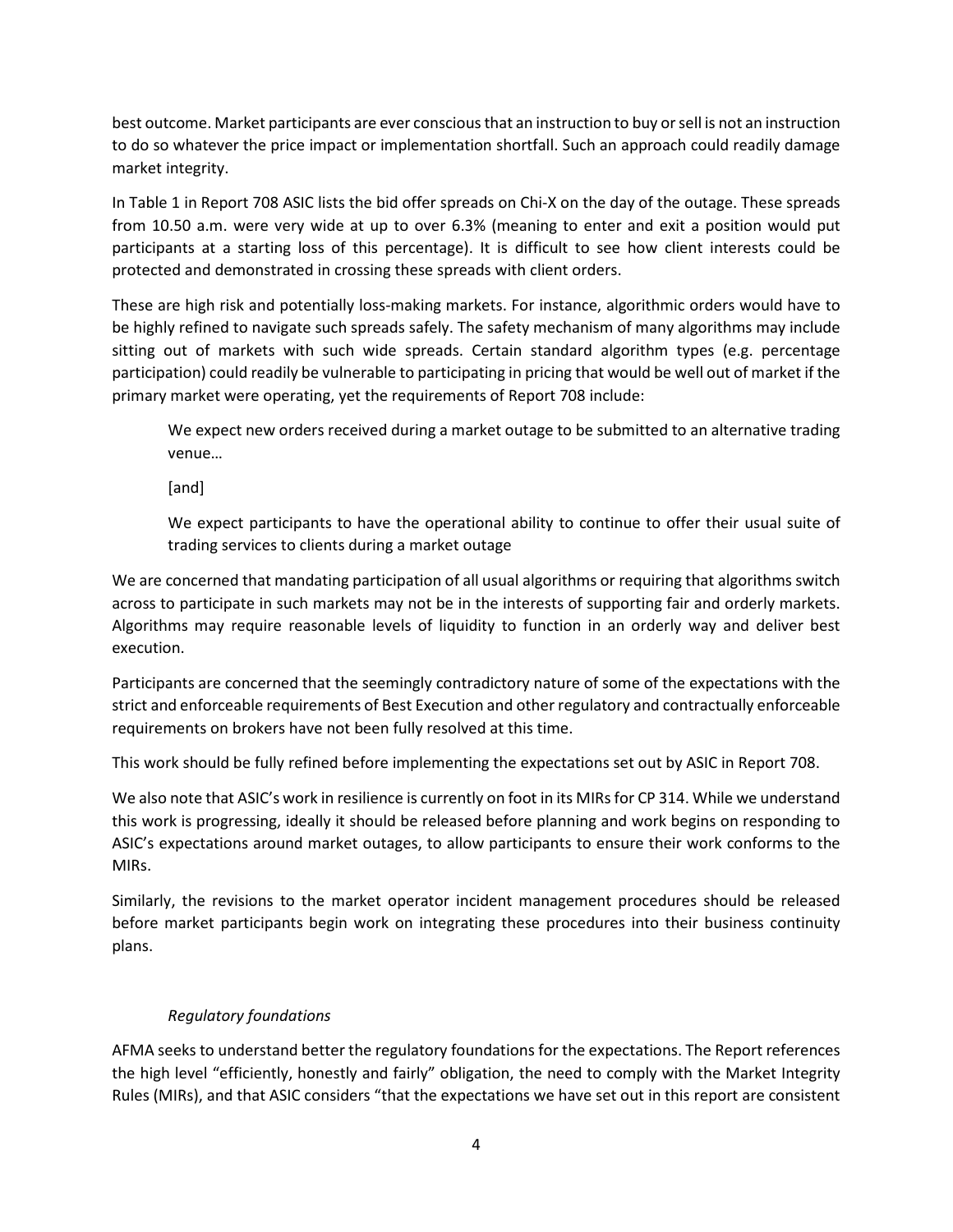with licensees' regulatory obligations and the regulatory framework." Understanding the basis is important as it informs prioritisation and the context for how obligations should be approached, and it has implications from an enforcement perspective.

On a related matter, we note AFMA has been cautious to avoid any activity that could be misconstrued as a concerted practice that might be seen as having the purpose, or that has or is likely to have the effect, of substantially lessening competition. Here we are concerned that in a two-supplier context a temporary outage at one supplier may not provide an exemption for firms to make any type of coordinated arrangements to use a particular other supplier.

*We would appreciate any information in relation to this concern that ASIC can supply.*

### *International context*

In passing we note that the issue of trading not migrating to secondary markets is well known internationally and may not be related to the particulars of the Australian context. In Europe, a far deeper and more liquid market the problem is very current. Following the 2020 outages in European markets participants noted "a nearly complete lack of migration of trading to other exchanges, despite their continued functioning". [1](#page-4-0)

There are industry moves in Europe led by Optiver, AQUIS, CBOE and others to see what can be done to assist liquidity build on and migrate to secondary venues during outages. The potential responses recognise the complexity of the problem and typically do not suggest mandating of migration, instead they propose the use of intraday recovery auctions and moveable closing auctions (as we have noted might be possible with Chi-X's upcoming upgrade), various supporting regulatory changes and other measures.

AFMA is finalising our position on specific proposals but generally is looking to assist with these efforts locally. We are always strongly supportive of increased competition for order flow, including during outages.

It should be understood, however, that even if all the changes ASIC has proposed are implemented fully the outcome of an outage could well be similar. The reasons are the same as those that make the Europeans not expect easy resolution – the challenge is complex and building markets that function well at all times is very difficult. While the change in expectations may increase the theoretical potential for maintaining trading levels in the event of an outage, we see the challenge as more fundamentally a commercial one which will need the types of commercial solutions that participants are already in the process of implementing. Further, despite expectations that brokers direct flow towards secondary venues they will simply be unable to do so if the liquidity is not present due to the various other regulatory and commercial obligations they continue to face.

<span id="page-4-0"></span><sup>1</sup> [Recommendations for Improving Resilience in Europe's Equity Markets' | Optiver](https://www.optiver.com/2021/03/04/recommendations-for-improving-resilience-in-eu-equity-markets/)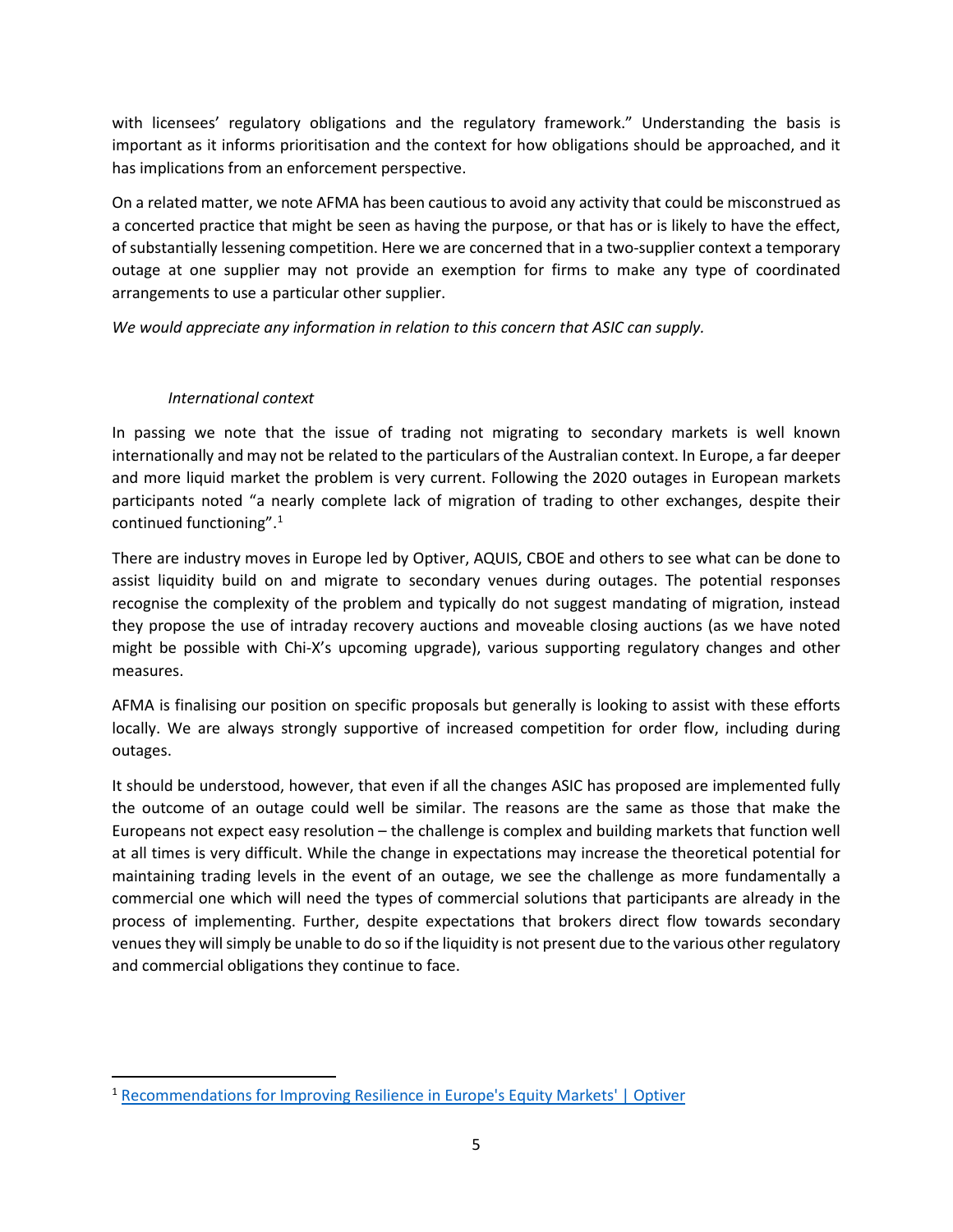#### *Resource efficiency*

In Report 708, ASIC states that:

We expect participants to have the operational ability to continue to offer their usual suite of trading services to clients during a market outage.

…

Participants need to have robust and adequately tested solutions to confidently respond to a range of operational disruptions…

This requires the same level of functionality for market outage scenarios as would be available during normal market conditions.

Over the past 20 years ASX has provided very high levels of trading system reliability of around 99.9%. With the wide range of improvements ASX has made more recently to systems and the processes for managing these systems it could reasonably expected that this already strong figure should improve further. ASX has recently noted critical incidents are down 90%<sup>[2](#page-5-0)</sup>. This suggests that the periods of time with primary exchange outages are likely to be much less than 0.1% of trading days. This means any benefits for the costs expended to meet ASIC's expectations will be limited to 0.1% of potential trading time.

The ASIC expectations mean that *all* participants not just those interested in differentiating their offering as a premium resilience provider *must* invest material resources into making all their 'usual suite of systems<sup>'[3](#page-5-1)</sup> capable of potentially being able to trade relatively seamlessly on these less than 0.1% of days (in the event there is liquidity and client interest in doing so on these days).

We query whether this is an efficient outcome. Market forces may be better placed than a strict requirement to determine the appropriate level of resources to efficiently invest in these rare periods of system outage.

We expect the 2020 outage would have triggered the normal free market mechanisms as market participants compete for clients, and clients query market participants to ensure their service levels will meet their expectations for future outages. Client feedback and competition will continue to be the an important factor for firms in ensuring they have their resilience right.

# *Implementation alignment*

We understand there is a project underway in Government to migrate policy implementation measures to their appropriate regulatory level, for example to look at whether long standing class orders should instead be the subject of legislative reform. The welcome aim of this project is to remove much of the confusing nature of the current regulatory landscape. Currently it is no simple matter to understand the law simply by reading it. Instead, firms must work through a complex web of regulatory levels, including

<span id="page-5-0"></span><sup>&</sup>lt;sup>2</sup> [ASX boss Dominic Stevens says damning reports miss the bigger picture \(afr.com\)](https://www.afr.com/companies/financial-services/asx-boss-says-damning-reports-miss-the-bigger-picture-20210930-p58w1w)

<span id="page-5-1"></span><sup>3</sup> "We expect participants to have the operational ability to continue to offer their *usual suite of trading services* to clients during a market outage" [emphasis added]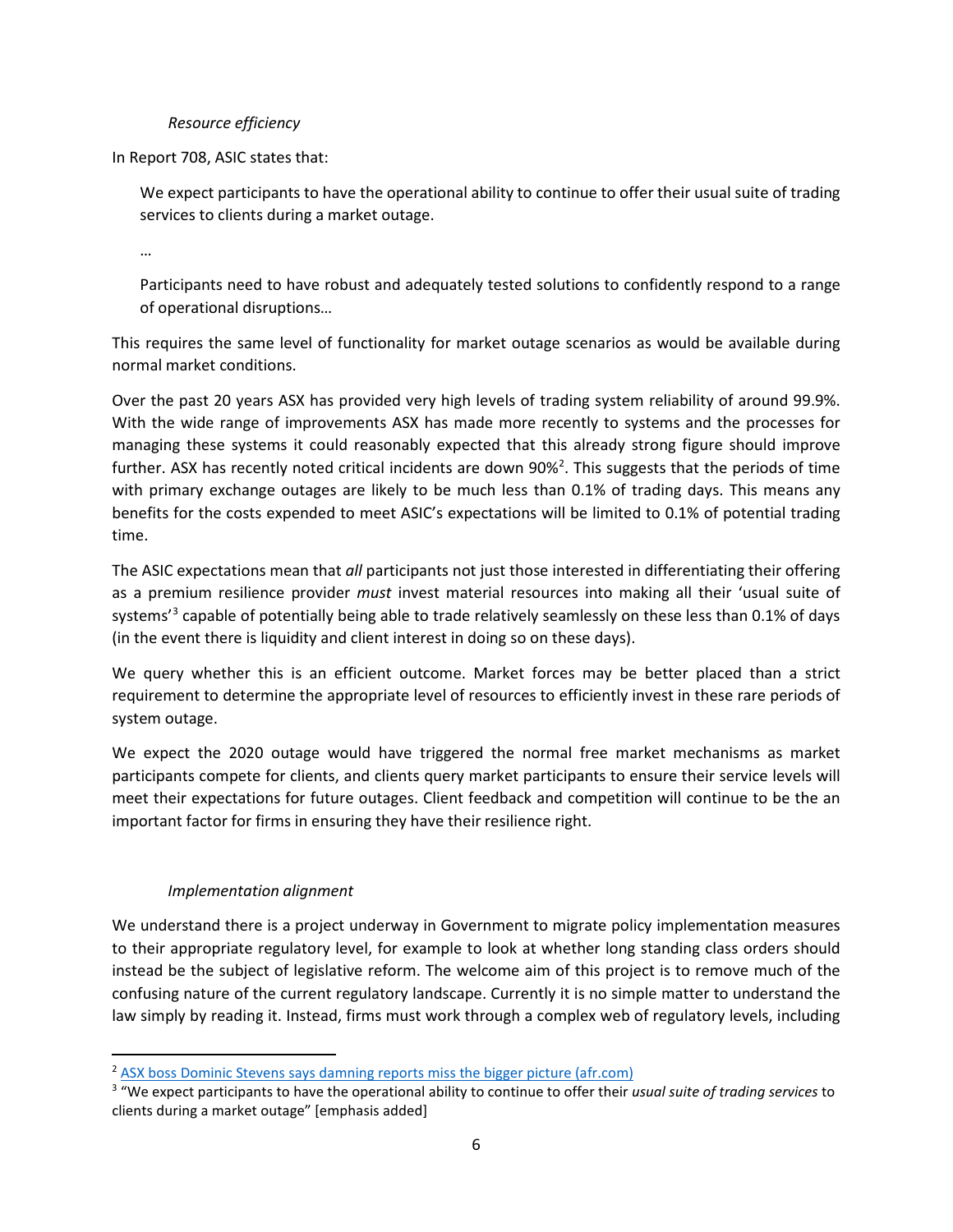market integrity rules, guidance, class order exemptions that together often have the effect of reversing elements of outdated legislation. The view underpinning this work is that policy should be framed at the legislative level, then refined through regulations, with only smaller gaps to be filled in guidance and expectations.

The industry has appreciated the extensive informal discussions and genuine information gathering ASIC has undertaken and understands the motivation for bringing updated policy settings to the market promptly through the expectations mechanism.

However, our considered view is that the change in expectations may constitute a substantive policy change. As such, to fit in with the Government's project around regulatory levels we suggest ASIC consider whether in the medium term there could be benefit in a formal policy process including more formal consultation processes.

# *Framing as BCP*

While some participants consider it appropriate to include market outages in BCP planning (and this can be appropriate given ISO 22301 definitions), others see BCP as focussed on dealing with issues related to the firm's own systems (noting some of these may be outsourced – the use of an exchange is not typically seen as an outsourced service), and matters relating to market outage are best dealt with in the context of individual system resilience. We note that firms would typically consider outages of secondary markets as matters for code resilience rather than BCP matters and it is unclear why similar treatment would not be suitable for primary market outages as ASIC suggests.

We support firms continuing to be allowed flexibility as to from which part of their internal operations (BCP or system resilience management) they wish to manage market related outage matters.

#### *Conclusion*

We trust our comments are of assistance.

Yours sincerely

Dania Joffree

Damian Jeffree **Senior Director of Policy**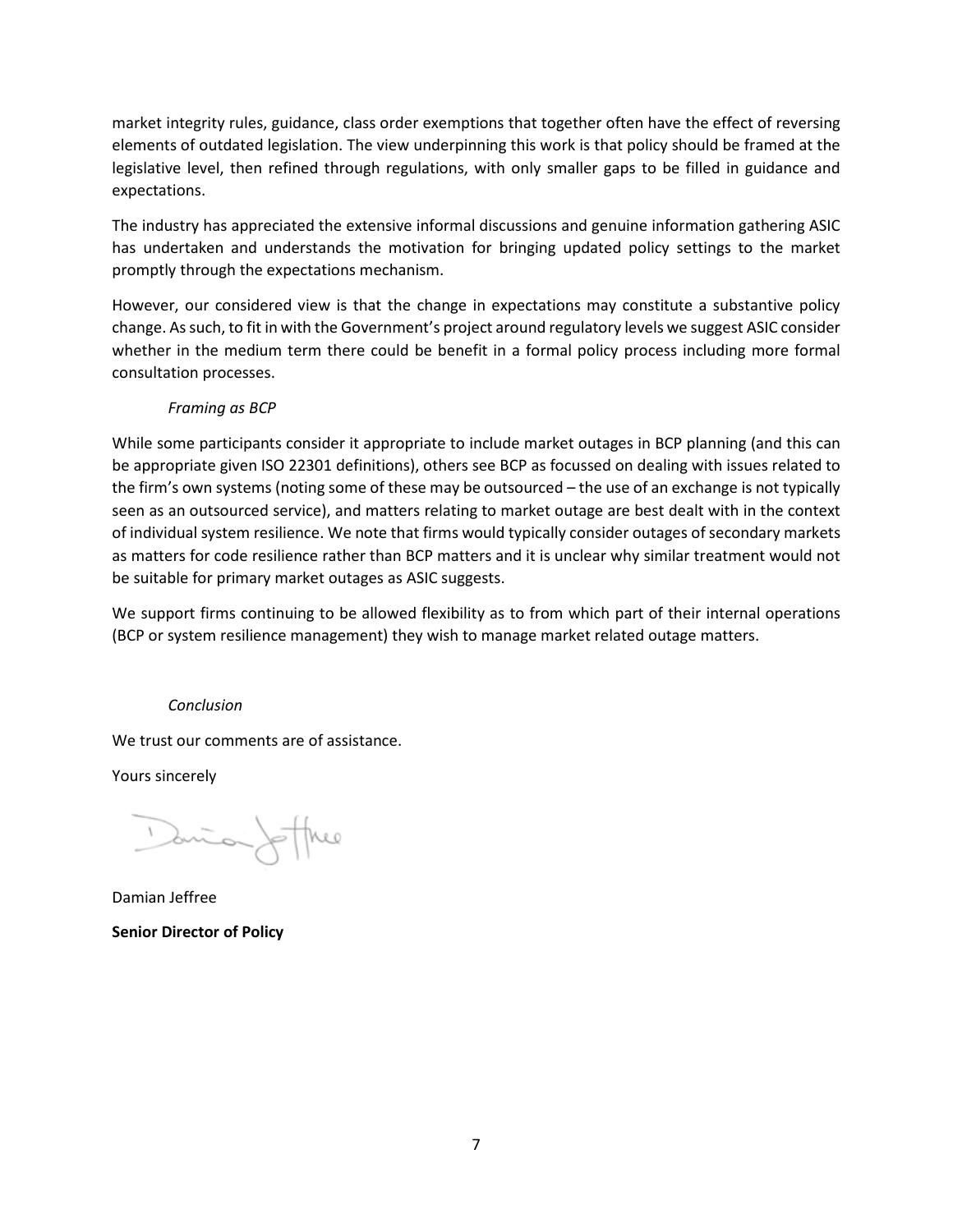#### **APPENDIX – CHALLENGES TO MARKET OUTAGE RESPONSES**

#### *The problem and risks of change*

AFMA recognises that understanding the dynamics of markets, particularly when they are dislocated, is a complex and difficult challenge. While every business day markets form on screen and function in high volume, performing important capital allocation and pricing functions for the economy, this apparent ease belies that they are contingent on a very delicate balance of commercial factors, the smooth interaction of a multiplicity of extremely complex computer systems, conformance with various intricate regulatory requirements and the confidence and interest of investors. In markets that are dislocated, including by technological faults, the trading outcome can be for activity to be severely attenuated or even absent.

#### (1) Liquidity, spreads, client best interest and directions

As ASIC recognises, the liquidity on the secondary venue during the ASX outage in 2020 was low and spreads were wide. The reasons for this are manifold. Even in normal times secondary venues typically have lower liquidity than primary venues due to lower participation by investors. In markets functioning normally, secondary market participants can draw confidence in the lower liquidity-based pricing on secondary venues due to that pricing being as well-formed as on higher liquidity primary exchanges. During an outage of the primary exchange this confidence can be lost and these participants may remove or limit their trading as a result.

Secondary venues also often have increased reliance on market makers for liquidity provision, and these market makers in turn rely on the primary market for risk management. In the event of a primary market outage, these market makers tend to reduce or remove liquidity. This can compound the loss of liquidity and spread widening on secondary markets during primary market outages.

Some market making liquidity is reliant on arbitrage trading that may be impacted by the increased volatility and widened spreads present during outages and other technical factors.

Investors are reluctant to execute on venues with low liquidity and high spreads as, in addition to a loss in confidence in the robustness of the price formation, their execution performance will be negatively impacted. This results in worse prices for end investors including superannuation funds and holders of superannuation accounts.

It is ultimately investors' call as to whether to move their orders to venues with low liquidity and wide spreads. Many investors actively chose not to continue trading during an outage given the risk to their execution and investment returns. Further, what may be considered an efficient ability to switch flow will be based on the nature, scale and complexity of each participant's business and is likely to result in considerably different timelines on the day of an outage. There may also be a perceived disadvantage for clients and participants to be the first to migrate their trading to alternative venues. The last to move to the secondary exchange will ultimately benefit from the highest level of liquidity and the tightest spreads. We stress however that the decision to move to secondary venues is primarily a matter for investors.

For some orders brokers have discretion as to whether to trade on alternative venues during primary market outages. At other times, brokers provide information and professional judgement to assist clients' decision making. Brokers acting in these capacities typically act conservatively and to preserve their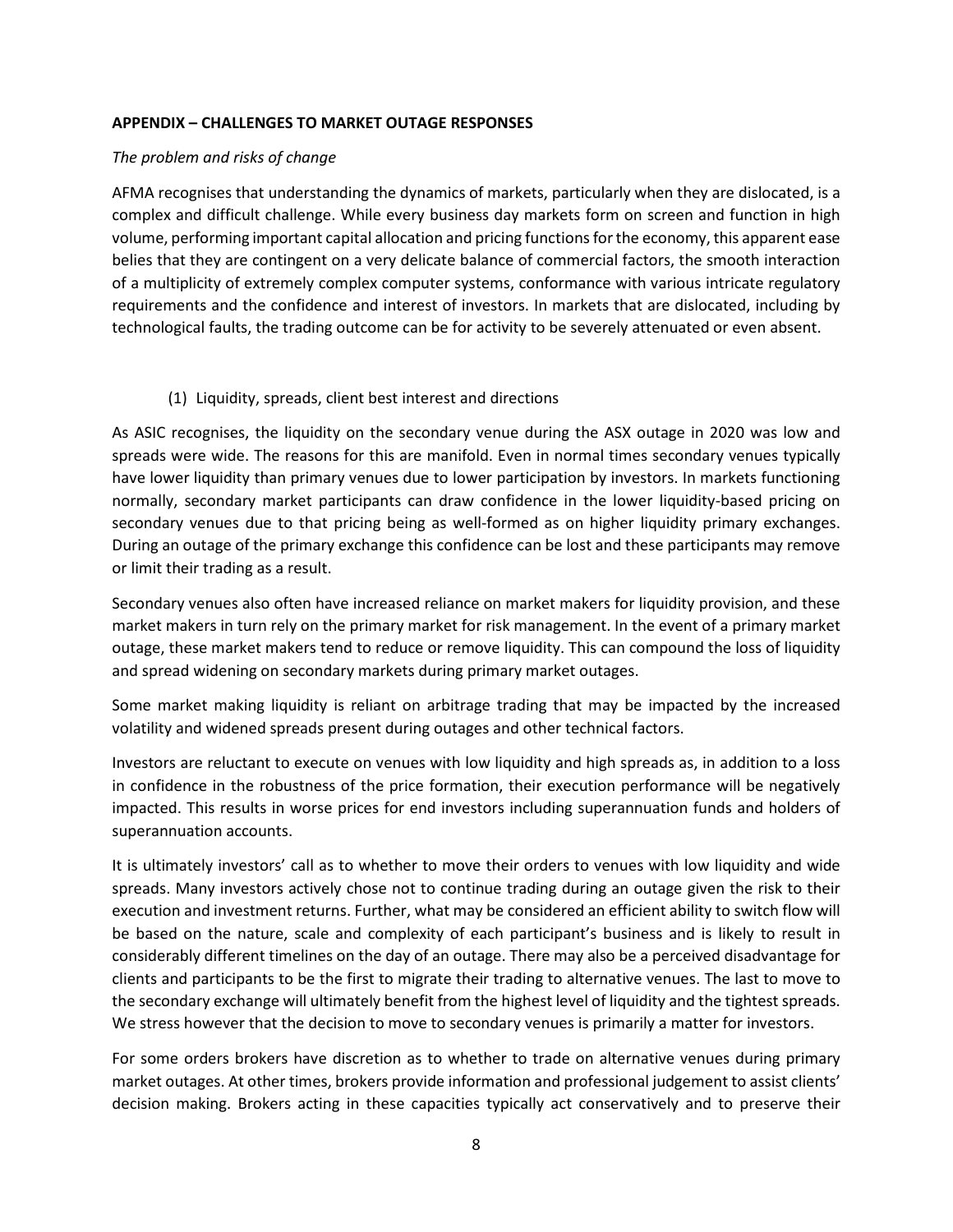clients' interests and the commercial relationship. Brokers should not be pressured to continue trading orders for which they have discretion or to bias advice to clients towards continuing trading on alternate venues due to regulatory influence. Instead they should be at liberty to provide their honest judgement and act in the client interest. Brokers are unlikely to move orders to venues where it would result in poor executions for investors. Beyond being bad for business and not in their client's or their own interests this could be a breach of the Best Execution obligations and other fiduciary duties owed to clients.

(2) Technical challenges faced by brokers

The complexities that market participants face in dealing with outage scenarios should not be underestimated. Brokers face unreliable information during outages. There is typically great uncertainty around which systems are affected, which orders have traded, and which orders are still present in the system awaiting processing, and which trades may already be, or will be, cancelled. Market participants often incur losses caused by system outage-related errors (including double ups of executions, failures to execute, and execution at out of market prices). For large brokers this uncertainty can be related to tens or even hundreds of thousands of orders. Report 708 notes the uncertainty around orders and suggests the main implication is in terms of managing client expectations. While this is one consideration, the risks to participant error books are also very significant.

To minimise errors market participants understandably prefer to gain an accurate picture of where their client orders are up to before continuing trading where possible.

(3) Redirecting algorithms

The complexities of the interaction of algorithmic trading and market outages are substantial.

Competitive trading algorithms are not generic off-the-shelf pieces of software, they are instead typically custom made for the byzantine technical complexities of the primary market with measures in place to ensure liquidity or pricing advantages presented on secondary venues is utilised (particularly where required to comply with Best Execution requirements).

It is important to note that the primary market and secondary markets are not symmetric. Algorithms are thoroughly tested for normal market operations which are more predictable than dislocated conditions. While it might seem that it is relatively simple to redirect algorithms to use only the secondary market in the event of a primary market outage, in practice this is incorrect. Instead, a parallel alternative design must be implemented that takes into account each nuance of the secondary market in potentially illiquid conditions – trading still may not be possible if the liquidity is found to be insufficient. The algorithm must then be designed to switch between these modes of operation in a way that recognises that there may be some incorrect execution and pricing data received from the primary market. A complex and high cost challenge.

In addition to these design challenges there are significant operational risks in changing systems to redirect to a different market intraday. These are the sort of changes that will always be best made out of hours with a period of testing.

Risk is unavoidably increased by making intraday changes to core systems and these are the type of risks that should be left to firms to manage given the particular details of their implementation in a market based economy.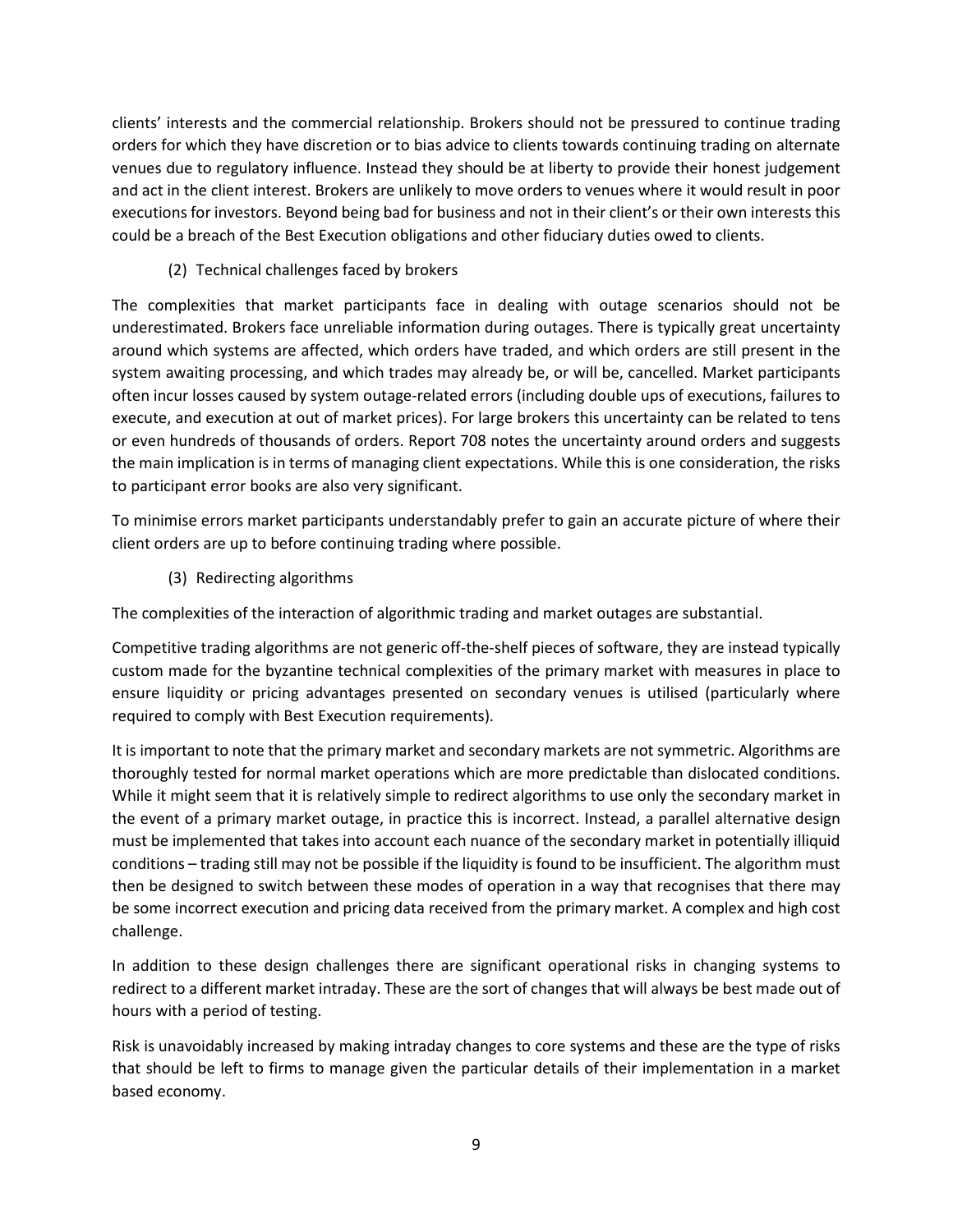### (4) The challenge of large numbers of orders

For brokers with significant order volumes in the tens to hundreds of thousands there are significant operational risks in switching these orders from one venue to another. Orders may be lost or picked up with incorrect execution information that could result in errors in the move to a secondary venue. The data actions of deleting an order off one exchange and creating it on another, while simple in theory, can go wrong in practice when automated with the systems required to move large numbers of orders automatically. This is particularly the case when these systems are required to interact with market operator systems that are by definition not functioning correctly. At worst data can be lost and errors created.

In addition, orders sitting in price time priority order on the primary exchange will lose that priority if deleted from that exchange and created on a secondary exchange. While Report 708 acknowledges some of the difficulties it still creates some expectations of movement "where operationally possible and where this does not risk harming market integrity". We do not believe this should be set as a default expectation.

# (5) Differences in market structure and features, and related benchmarking challenges

Features that are present on a primary market may not be present on a secondary market or may be implemented in an entirely different manner (and vice versa). For example, ASX has implemented a midprice trading venue Centre Point as a separate Central Limit Order Book with different trading rules and costs, Chi-X instead implemented a mid-price order type in its main trading system. While ostensibly targeting similar outcomes the mechanisms and technical implications of the two different approaches mean that it is far from simple to design algorithms that can switch from primarily using one to the other. Again, effectively they require two different algorithms with switching between them.

At present the secondary market does not have Good-Till-Cancelled (GTC) orders meaning that orders created today lose priority overnight. This means that orders deleted off the primary market and created on the secondary market would lose all priority on both exchanges by the end of the trading session. Losing queue priority for what might be 2 hours of potential execution will simply not make any sense for most queued orders.

GTC allows order to gain priority on the primary exchange. Many GTC orders have been waiting in line building up priority for execution for weeks or even longer. Removing these orders off the primary exchange does not appear compatible with Best Execution obligations and is likely often going to be at odds with the wishes of clients.

At present the secondary market does not have the liquidity event of opening or closing auctions. Liquidity events such as auctions attract volume as they allow the trading action to more readily form clearing prices at lower risk to trading participants and investors.

The secondary market's closing price mechanism is different to the primary market's and as a secondary exchange it may not be recognised for benchmark purposes. This means that executing on the secondary market may not meet market-on-close benchmark execution requirements, which for many clients is their primary aim.